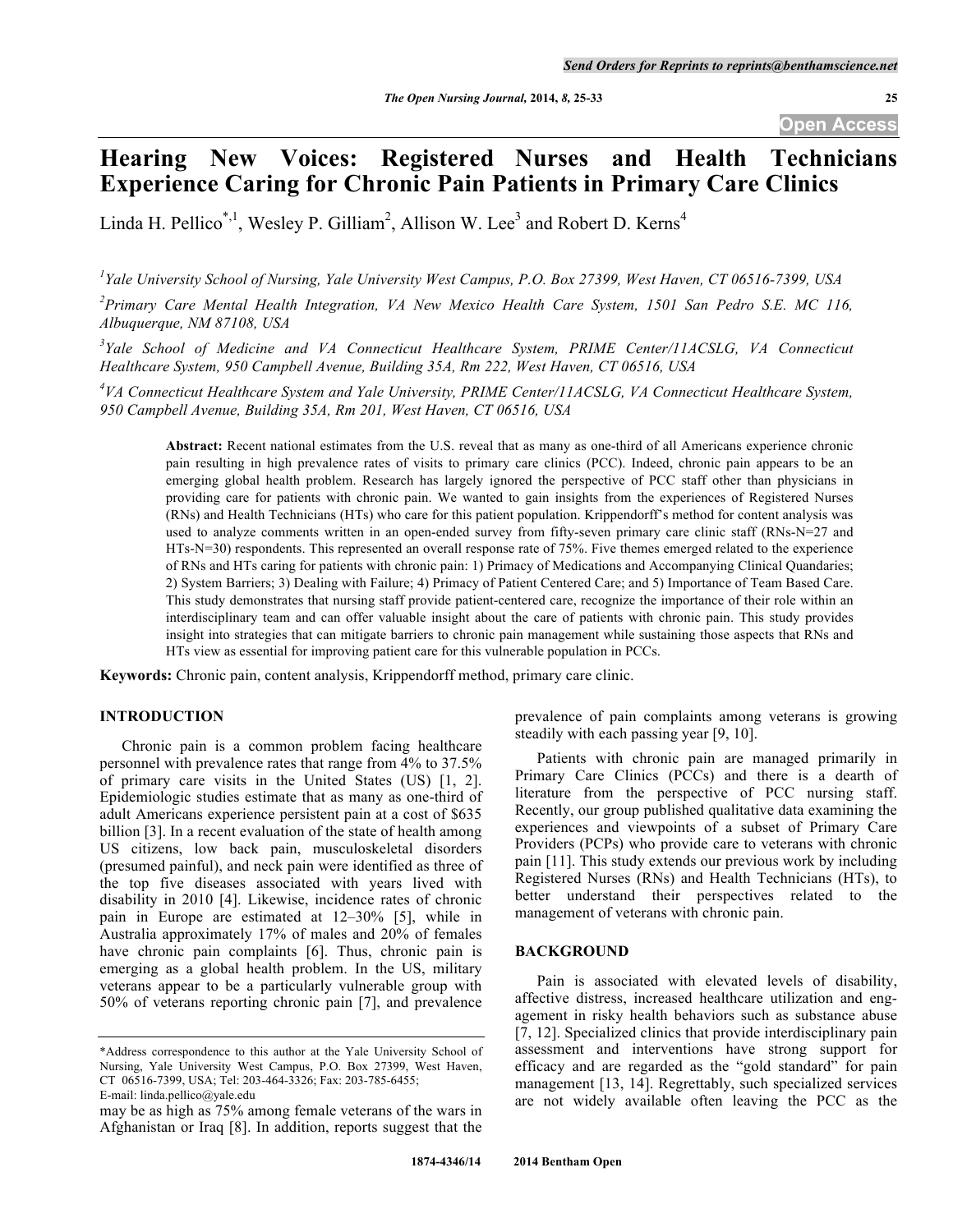singular setting for assessment and management of most common pain conditions.

Inherent in a collaborative care approach is the important role of RNs and HTs in primary care. Due to the complexities in managing pain, RNs and HTs are often called upon to carry out elements of pain management that exceed what PCPs can offer within the context of a standard medical appointment [15]. PCC RNs conduct routine screening for the presence and intensity of pain, conduct comprehensive pain assessments, provide patient education, promote pain self-management, and enact treatment plans, including coordination of further evaluation and access to specialty pain management services, while HTs are responsible for delegated patient care activities by the RN. All of these roles require extensive interaction with patients but also other treatment team members [16-18]. Multiple studies examining a collaborative pain management model in the PCC report improvements both in patient outcome and PCP satisfaction [11, 18, 19]. In addition, two studies note the value of HTs as health coaches in the PCC [20, 21].

Continuous Quality Improvement (CQI) models of healthcare emphasize the importance of acknowledging the perspectives of all treatment team members involved in patient care as the first step in improving healthcare delivery [22]. Pain is a complex medical condition, and the knowledge generated from research on the perspectives of providers and patients solely is not enough to fully address system difficulties [23, 24]. By better understanding the perspectives of RNs and HTs, we hope to inform the efforts to improve the delivery of collaborative pain care within the PCC and across the continuum of specialty and tertiary care.

#### **MATERIALS AND METHODOLOGY**

In this descriptive study, the responses to four open ended survey questions designed to collect data about the experiences of nursing staff (RNs and HTs) in PCCs were analyzed. Open-ended questions were selected for this survey because it advances a less biased approach in comparison to forced participant responses, and facilitates spontaneity from respondents [25]. The participants responded specifically to the following questions:

- 1) Describe some barriers that you feel limit your ability to care for patients with chronic pain?
- 2) What are some of the negative aspects of caring for patients with chronic pain?
- 3) Describe some of the positive aspects of caring for patients with chronic pain.
- 4) How would you describe your role as a staff member working with chronic pain patients?

#### **Sample**

Permission to conduct the study was granted by the VA Connecticut Healthcare System (VACHS) Human Studies Subcommittee and the Yale University School of Medicine Institutional Review Board. VACHS consists of two academically affiliated VA medical centers and six community based outpatient clinics that provide healthcare to approximately 46,000 veterans. Patient Aligned Care and HTs, and depending on several other factors, often include social workers, psychologists and/or psychiatrists, clinical pharmacists, among other staff. All RNs and HTs, at six sites within VACHS were invited to participate in this study. RNs and HTs were targeted to participate in this study because of similar and overlapping roles and responsibilities, a shared organizational link to the Nursing Service, and because HTs' roles are delegated by RNs. To facilitate recruitment, a research assistant contacted the designated point person (e.g., nurse manager) for each study site to obtain a roster of all eligible participants and scheduled a date for members of the research team to meet with potential participants at each site in a group format. Approximately three weeks prior to each scheduled group meeting, an email invitation was disseminated formally inviting participation. On the day of the meeting, participants were introduced to the study, a written study description was reviewed, and oral informed consent was obtained. Completion of the survey served as documentation of consent.

A total of seventy-five HTs and RNs from the six sites were invited to participate  $(HTs = 45; RNs = 30)$ . Of those invited, thirty HTs (67%) and twenty-seven (90%) RNs consented to participate in the study by completing the four item open response survey, resulting in an overall response rate of 75%. Clinical managers felt it important to protect the anonymity of the respondents, particularly those from smaller clinical settings, therefore, demographic and other descriptive information that could serve to identify respondents and distinguish them from non-respondents, was not collected. Since the sample included a large proportion of the population from which it was drawn, we expect that the sample reflects the population from which it was derived. However, to provide some context of the demographics in this VHA setting, RNs and HTs are primarily female (RNs-79%; HT's- 59%), with an average age of 51.67 (SD 9.76) for RNs and 52 (SD 8.08) for HTs.

#### **Data Analysis**

Content analysis was used to identify the repetitive themes regarding participants' experience caring for a population of patients with chronic pain. This research technique "provides new insights, increases researchers' understanding of particular phenomena, or informs practical actions" [26].

Initially, a data entry assistant typed and entered into a single document all participants' written responses sorted by profession and verified as accurate by comparing them to the original survey data. Comments unrelated to the research question were excluded from analysis resulting in a sum of 4520 words. Comments ranged in length from one to 100 word responses per question, with an average length of 72 words per question.

Because we could not assume that RNs and HTs had similar experiences, each profession was initially analyzed separately. The first author read in entirety each of the professions' comments from the transcribed document so a sense of the whole could be determined and inductively coded the comments by selecting passages related to the research questions.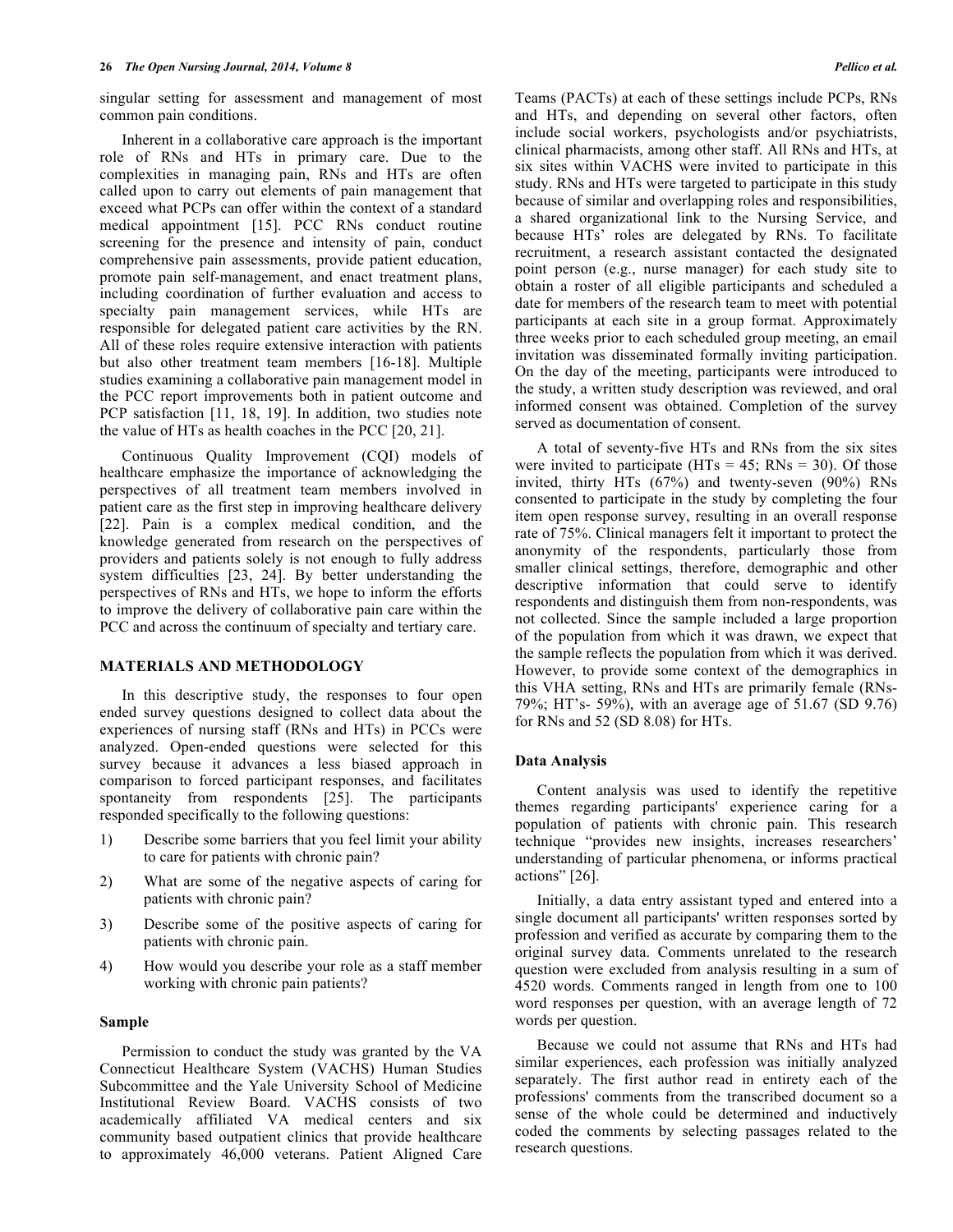A line by-line analysis of transcripts was conducted, which entailed highlighting exact words, phrases, or sentences that related to each research question, noting unique and recurrent passages. These comments were then coded or labeled with a term that denoted the description of the quote. Categories were developed with each data set (RN and HT); however because of the congruence among the two professions coded comments and emerged categories, both datasets were merged. Table **1** details the parallel responses from RNs and HTs and is offered as illustration of the rationale for merging of data sets. There were no key differences in our developed categories between the RNs and HTs. Using Krippendorff's analytical technique of clustering, the categories were clustered if they had shared characteristics, patterns, or attributes and collapsed. Dendrograms, or tree-like diagrams, were then created to illustrate how data collapsed into thematic units (see Table **2**).

To assure methodological integrity, the first author created an audit trail to record reflections, evidence of consistency in coding and interpretations of data. All of the authors reviewed the audit trail and had discussions about selection of key characteristics, relationships, categories, and the development of themes until an agreement was reached.

# **RESULTS**

Content analysis revealed five inter-related themes associated with the experience of RNs and HTs caring for veterans with chronic pain.

In response to the question, describe some barriers that you feel limit your ability to care for patients with chronic pain, two themes emerged: *Primacy of Medications and Accompanying Clinical Quandaries, and System Barriers.*

# **Theme One: Primacy of Medications and Accompanying Clinical Quandaries**

A large number of comments referred to the primacy of prescription pain medications. Whether it was assessing the efficacy of pain medications, facilitating prescription refills and/or renewals, managing issues of "lost" medications, or educating patients about medications (e.g., formulary issues,

|  | Table 1. Comparison of RNs and HTs perspective caring for patients with chronic pain. |  |
|--|---------------------------------------------------------------------------------------|--|
|  |                                                                                       |  |

| <b>RN's Coded Comments</b>                                                                                                                                                                                  | <b>HT's Coded Comments</b>                                                                                                                                    |  |
|-------------------------------------------------------------------------------------------------------------------------------------------------------------------------------------------------------------|---------------------------------------------------------------------------------------------------------------------------------------------------------------|--|
| Role is to support patient & provider with chronic pain management. To<br>provide education, assist pain, allow patient to express or reiterate experiences,<br>offer feedback and be advocate for patient. | They [patients] have our teams to turn to; they get to know they have the<br>support they need.                                                               |  |
| Futile feeling when there is not any options                                                                                                                                                                | You can only do so much hearing them telling you how much pain their<br>in; you feel helpless                                                                 |  |
| Most of the patients come to PCC as walk in and time is limited.                                                                                                                                            | We are constantly made aware of Patients chronic pain by telephone, and<br>walk-in to their provider                                                          |  |
| Constant request for increase in dose/quality of pain meds                                                                                                                                                  | I see a growing trend how some patients come repeatedly as they know<br>$pain = medication.$                                                                  |  |
| Feeling skeptical of whether pt. is "really in pain" or misusing (selling/giving<br>to others)                                                                                                              | There seems to be a real problem with drug dependence $\&$ misuse. We<br>know there are some who genuinely need the med, but some are just<br>taking too many |  |
| [patients] can be verbally abusive and staff does not always have recourse for this                                                                                                                         | Patients become very angry-They will call patient advocate to complain                                                                                        |  |
| After issues have been resolved, there is a sense of accomplishment.<br>Reinforcement of my belief that frequent patient contact improves their<br>outcome.                                                 | Positive to see improvement when the patient can adjust to and live with<br>chronic pain without always having narcotics                                      |  |

|  |  |  | Table 2. Partial dendrogram for theme: The primacy of medications and accompanying clinical quandaries. |
|--|--|--|---------------------------------------------------------------------------------------------------------|
|--|--|--|---------------------------------------------------------------------------------------------------------|

| <b>Participant Statements</b>                                                                                                                                   | Categories                                                                                 | Theme                                                              |
|-----------------------------------------------------------------------------------------------------------------------------------------------------------------|--------------------------------------------------------------------------------------------|--------------------------------------------------------------------|
| Patient calling with "anger" if meds are late or delayed in<br>getting to them from the pharmacy.                                                               | Focal point medication and negative patient<br>reaction of anger                           |                                                                    |
| Addiction is the negative aspect when caring for patients<br>with chronic pain.                                                                                 | Concern of addiction                                                                       |                                                                    |
| Their attitude and behavior of always wanted pain<br>medication and how disruptive flow of work day.                                                            | Focus on medication disruptive to workflow of<br>clinic                                    | The primacy of medications and<br>Accompanying clinical quandaries |
| Angry attitudes of patients who are unwilling to try non-<br>opiate alternatives and tapering programs                                                          | Aberrant patient behaviors related to medication<br>tapering                               |                                                                    |
| Some patients can be very manipulative to obtain their<br>drugs. Chronic abuse of medications and their own<br>unwillingness to accept help, inability to cope. | Focus on medications and concerns of medication<br>abuse and patient manipulation of staff |                                                                    |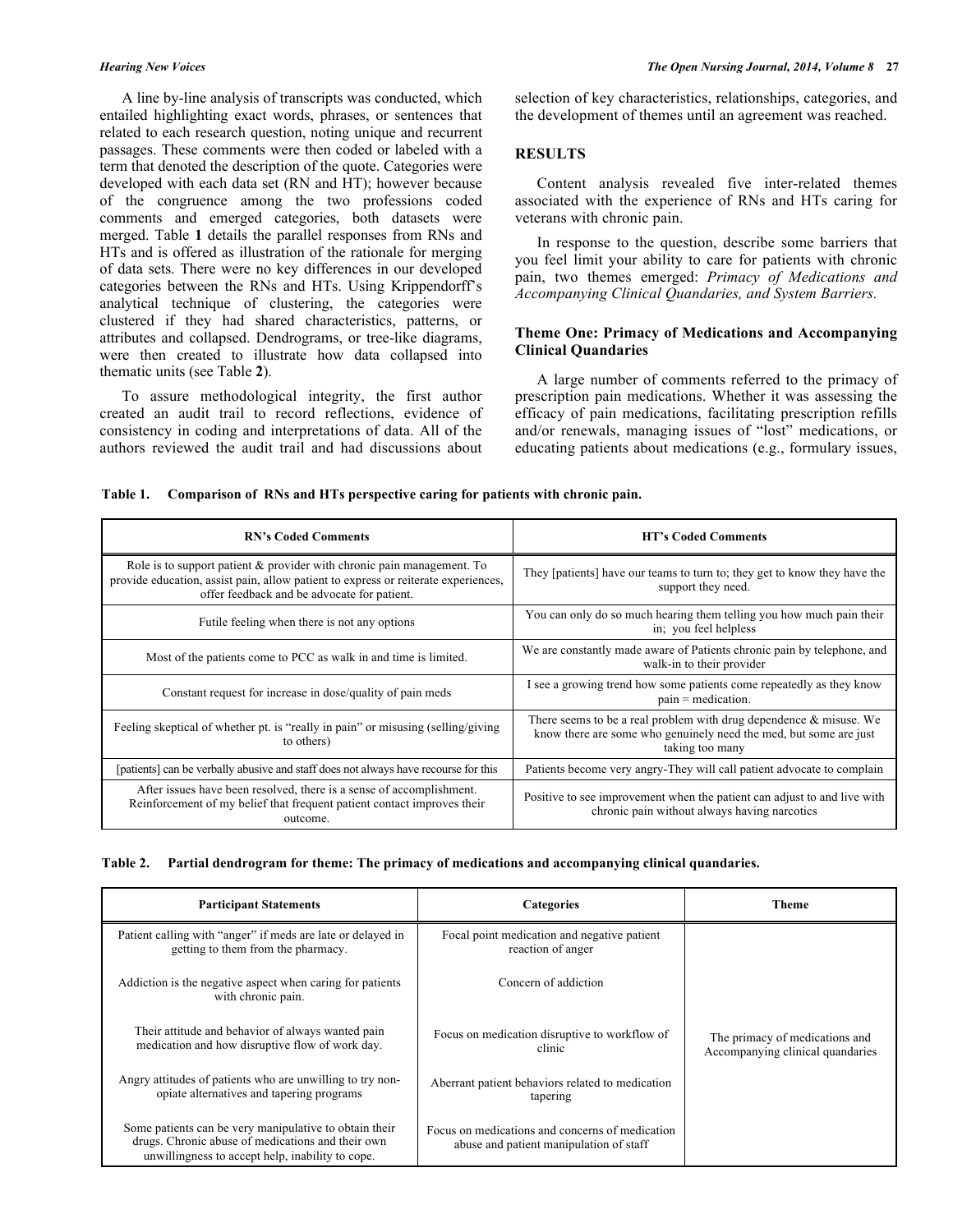refills, opioid schedules and agreements), participants' comments revealed the pervasive influence of medications on their daily activities. RNs and HTs described their typical work day as replete with "walk-ins" or "telephone interruptions" related to veterans' "constant requests to increase dose and quantity of drug," making what was already a busy clinical day more stressful and unpredictable.

RNs and HTs comments revealed a relationship between increased patient complaints of pain to increased dosages of medications, as noted in the comments below.

> "Pain levels increase so need for ↑doses; it is a problem." (HT)

> "Constant request for increase in dose/quality of pain meds." (RN)

> "The only path they [patients] see is to increase their Rx doses." (HT)

The pervasiveness of pain medications triggers clinical quandaries for RNs and HTs. Clinical predicaments revolved around the notion of balancing pain relief against actual or potential addiction, concern around abuse and diversion of opioids, and being caught in the middle between patient and provider.

As one HT noted, "Caring for patients with chronic pain can and does lead to negative outcomes such as addiction/dependence to meds that cause increases in meds that are not comfortable to many medical professional." Both RNs and HTs also suspect that some patients are "misusing" (HT) or "double-dipping and you still need to manage their requests and behaviors (RN)." One nurse described her role as one of a "traffic cop for narcotic use." Additionally, both RNs and HTs often felt caught in the middle between providers and patients, as illustrated by the following quotes.

> "Being the bad guy by having to re-iterate negative responses from providers. Taking the brunt of veterans' anger when they are not happy with the outcome." (HT)

> "Difficult dealing with patients who have pain and are habitual as well as they can be verbally abusive and staff does not always have recourse for this. "(RN)

Additionally, RNs and HTs express clinical difficulties navigating the goal of providing patient centered care when patient behavior is viewed as aberrant and they were "skeptical if patient is really in pain." Patient's aberrant behaviors are in conflict with the notion of providing patientcentered care. Participants described chronic pain patients as "resigned and cynical," "verbally abusive," "stressed and irritable," "manipulative," "angry," "demanding," and "uncooperative". Interestingly, each participant's description of "disruptive [patient] attitude and behavior" was universally linked with medications (wanting to increase the dose, the quantity, obtain prescription early, or change pain medication).

RNs and HTs comments suggest recognition that while they believe in patient centered care, there is a level of skepticism of both the chronic pain population and clinic staff. Skepticism was related to participants' reference to the "subjective nature of pain" and the difficulty in both

"different[iating] between a drug seeker versus a patient who has uncontrolled pain" which led to feelings of uncertainty. As noted by one RN, "some providers see all vets with pain as addicts," while another RN noted "pain patients should not have to jump thru hoops to get the treatment, (opiates), that we have decided they need." A final clinical conundrum observed by a RN related to the standardization of obtaining urine toxicology screening, "What is the significance of the TOX screen?? We do them, but do nothing with the information. Patients get the medication regardless of TOX screen results." Refer to Table **2** for partial dendrogram.

### **Theme Two: System Barriers**

System issues seen as barriers to chronic pain management are comprised of three categories that are structural in nature, resource driven, and include clinic design flaws. The structural barriers include the limited hours of operation of many clinics which can prevent veterans from accessing much needed clinical treatment. Compounding matters is the remote location of many clinics which places a disproportionate amount of burden on some veterans to travel long distances in order to access pain care. This is particularly problematic if a veteran lacks the financial resources necessary to make a long commute, and/or the process of "driving causes pain" for the veteran. Additionally, the size of patient examination rooms "inhibits the patient from being able to open as to the extent of his or her health."

Lack of resources for patients and providers refers to insufficient options for alternative therapies, "especially for homebound veterans", staff shortages, and lack of patient education materials. Staff shortages directly impact workers ability to care for patients. For example, HTs noted the "additional time" required to physically move patients with chronic pain into exam rooms and perform tasks such as obtaining weight. RNs also noted the "large volume of patients on provider's panels" directly limits interprofessional communication and access to "timely services" for patients. A number of RNs noted, "more staff …would allow nurses to know well smaller group of patients." Inadequate resources also included deficient patient educational material, with particular emphasis on the need to create material to improve patients "understanding of the opioid schedule."

Clinic design flaws revolve about the inability for PCPs to access needed patient services since they "do not have permission or capability to help patients that need medications without doing a consult first." And since specialty services (pain, neurology, gerontology) have limited hours of operation, "access to timely service is a large barrier." Additionally, "off coverage hours" of PCP appears to be particularly problematic with participant comments noting times when "no provider [is] available." The need to provide written prescriptions to pharmacy also negatively impacts on provider schedule and "timely" delivery of medications. Also, RN's suggest communication efforts should be improved between providers and patients specifically related to engagement around prescription plans and opioid agreements. Finally, participants commented that the pain clinic's "lack of availability to discuss issues" and "refusing to follow some patients" is a barrier to patient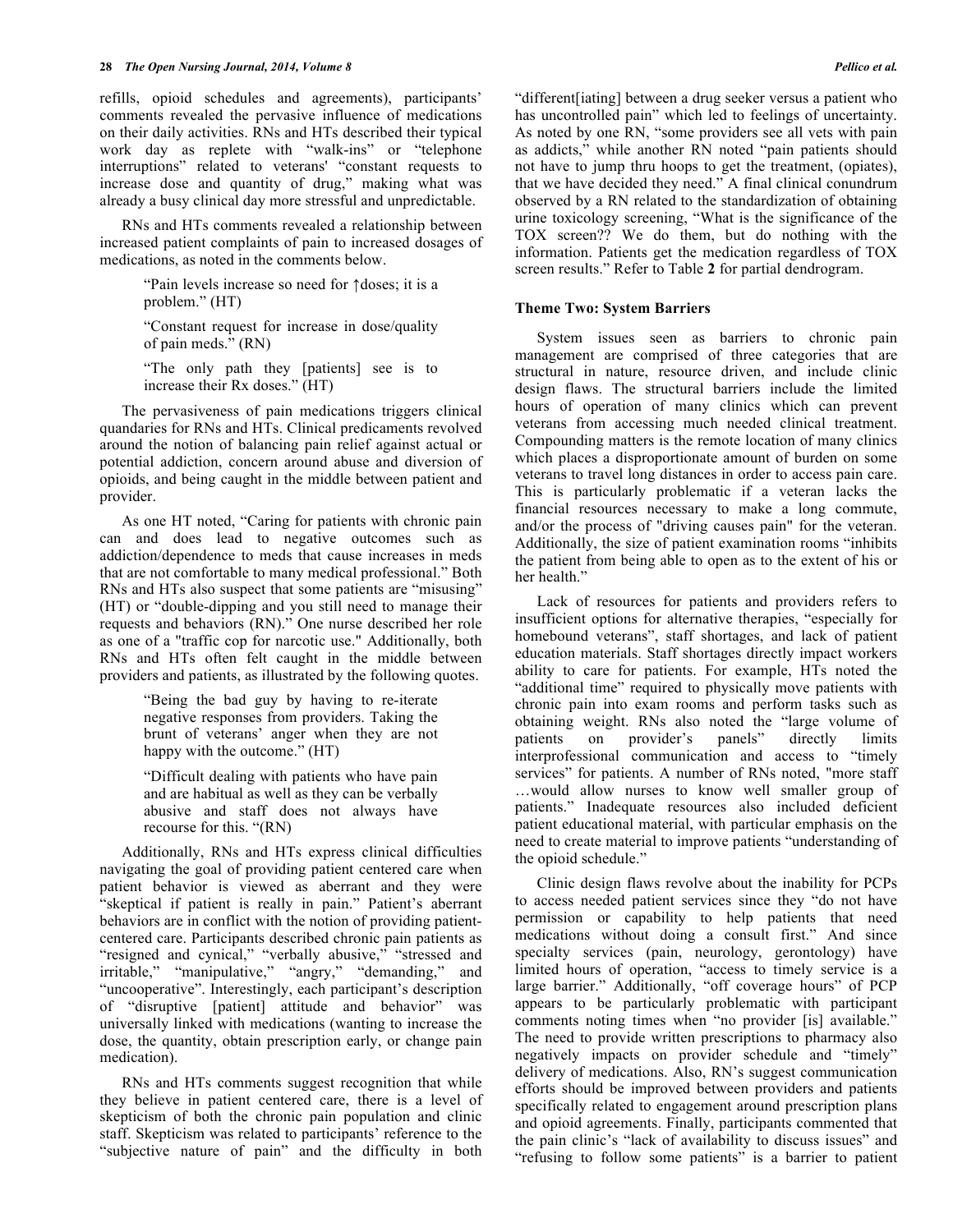management that requires the need for "the PCPs taking on more cases."

In response to the question about negative aspects of caring for patients with chronic pain, one theme emerged, namely *Dealing with Failure*.

#### **Theme Three: Dealing with Failure**

Comments depicted a sense of "futility" of RNs and HTs, and the notion that they have personally "failed" because of their inability to help relieve patients' pain. Participants described difficulty in "seeing the anguish on their faces" and noted that the "family suffer as well." They detailed frustration at seeing "failed plans", the recognition that they were "running out of options" and noted "the seemingly intractable nature of chronic pain & the failure of being able to help patients." The following two quotes support this theme.

> "Futile feeling when there is not any options beside medications and traditional modes of pain relief." (RN)

> "No matter what you give them for their pain they always have pain. Nothing helps." (HT)

Participant comments also described a personal failure related to a perceived inadequate knowledge base in "assessing individual pain", managing chronic pain, and insufficient understanding of pharmaceutical agents. RNs and HTs suggested additional training is necessary, with particular emphasis on developing "an organized approach to dealing with pain."

In response to the query about the positive aspects of caring for patients with chronic pain, the *Importance of Team Based Care* emerged.

#### **Theme four: Importance of Team Based Care**

Participant comments revealed the importance of their role within an interdisciplinary team related to improved patient outcomes, and system compliance. Collaboration between members of the team was viewed as essential in meeting patients' needs and included RNs and HTs "informing" the PCP of important clinical data, as well as "assisting" and "facilitating help to the doctor or nurse." Coordination of care was particularly important when a veteran's treatment needs exceeded the competencies of the PCC and required a referral for specialty pain services. Additionally, participants noted the importance of interprofessional support, particularly when "dealing with potentially difficult patients". The development of "standardized pain (opioid) clinic for medication renewal", "opiate agreement[s]", and "prescription guidelines" were described by respondents as important tools in improved adherence to clinical practice guidelines and evaluation of team compliance.

Participant comments suggested that "multidisciplinary teams and taking a team approach on assisting these patients with multiple issues" was beneficial for patients and PCC staff. As an RN case worker noted, "Interdisciplinary teams offer support for me to deal with vets to set boundaries and re-confirm plan." And HTs described their clinics' "positive

approach - not just dispensing a narcotic- [but] teamworksupport [ive] milieu - results in positive patient interactions." Participants also described improved efficiency in their pain care processes and noted the usefulness of pain management processes such as urine toxicology screens that have decreased patients "emotional outburst in the public."

In response to the question, how would you describe your role as a staff member working with chronic pain patients?, the theme: *Making a difference by providing patient centered care* emerged.

# **Theme Five: Making a Difference by Providing Patient Centered Care**

RNs and HTs describe their role relative to their professional function and responsibilities; RNs comments concern patient assessment, coordination of patient care, monitoring of treatment outcomes, referrals, and patient education, while HTs comments related to a variety of delegated procedural tasks such as obtaining vital signs, weights, and pain intensity ratings, electrocardiograms, and urine toxicology specimens. However, participant comments clustered around the primacy of humanistic patient centered care. They detailed treatment approaches that include "listening," "educating," "sympathizing," "giving hope," "accommodating to patient behaviors," and "engaging veterans," as not only helpful to patients, but also as a source of professional satisfaction.

Participant comments revealed awareness that their knowledge and personal actions have positive consequences for patients. As a result of their provision of compassionate care "people really can improve their function." Improved quality of life for patients in the form of "improved sleep, lengthening the duration of pain relief," "improved coping," "improved patient self-care management," "improved [activities of daily living] ADLs," and "getting some vets to recognize substance abuse issues and getting them into treatment," are directly correlated to their personal humanistic approaches. While both HTs and RNs note the importance of providing patients with chronic pain with compassionate care, the RNs note that their role is to work with other members of the team to "help [providers] understand that patients with chronic pain should be treated with care & dignity."

### **DISCUSSION**

To our knowledge, this is the first study to utilize a qualitative methodological approach to capture the experience of PCC RNs and HTs involved in the treatment of veterans' with chronic pain conditions. RNs and HTs point out both provider and system level deficits that must be addressed in order to appropriately care for this vulnerable population. Such insight could be used to inform continuous quality improvement (CQI) efforts designed to increase adherence to evidence-based practices for treatment of pain in PCCs. Themes that characterized perceived positive aspects of working with veterans' with chronic pain were also identified and could incentivize commitment to CQI efforts. Importantly, the results of our study document the shared experiences of RNs and HTs in caring for veterans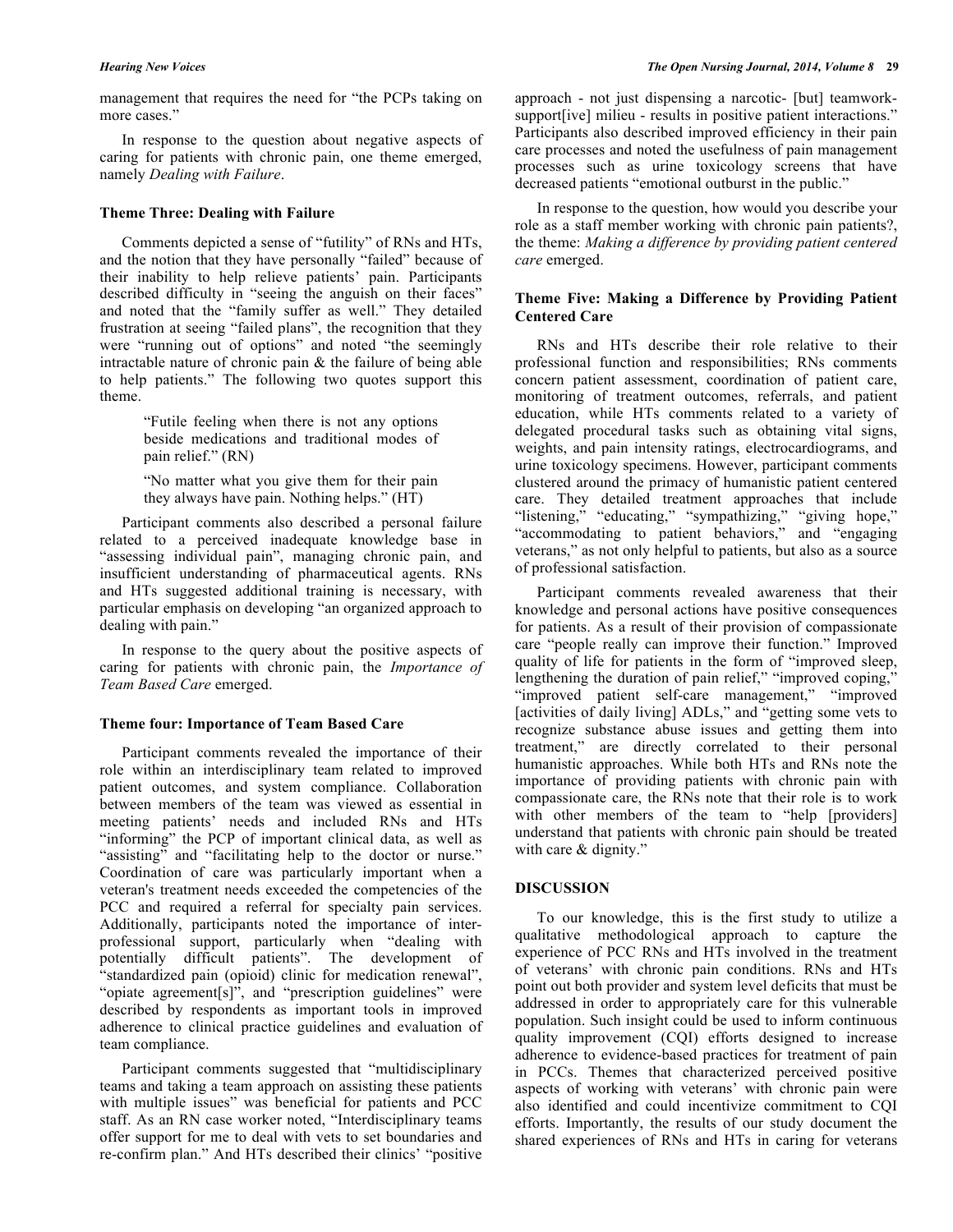with chronic pain and encourage consideration of both groups as members of veterans' care team.

Multiple barriers to the provision of effective pain management were identified by study participants. System factors related to inadequate knowledge of pain management and approaches to communicating with patients with complex pain conditions, especially in the area of opioid management, were paramount. Also highlighted were organizational barriers that compromised the primary care teams' ability to enact comprehensive pain management approaches established by the patients and his/her team members. Another perceived barrier isolated by our analyses relates to the interpersonal challenges associated with delivering pain care; specifically, difficult staff - patient interactions. Many of the barriers identified by this study parallels data from our earlier researchof PCP's in the same healthcare network [11]. Our findings suggest that, similar to primary providers, PCC RNs need training and support in areas of pain assessment, pharmacology, specifically opioid management, and the role on non-pharmacologic interventions to address these practice deficits.

Efforts targeting the knowledge and competency gaps identified by RNs in our study should begin in nursing school. In a recent study of 96 nursing school faculty, less than half (36.5%) of faculty felt adequately prepared in their overall knowledge of pain, yet 62.5% of these faculty were responsible for teaching the next generation of nurses [27]. Of particular concern is the finding that less than half of the faculty used specific pain management guidelines in their instruction, and areas of faculty weakness were found in medications, interventions, and addiction, which were perceived as vulnerabilities in our respondents. This finding is disconcerting and illustrates a need to re-evaluate and restructure the nursing curriculum to include chronic pain management in order to ensure that future nurses are prepared to assist in the care of this highly prevalent disease. In the clinical setting, practicing nurses would benefit from exposure to continuing education opportunities that promote uptake of latest knowledge and standards of pain management. A key initiative is the Pain Resource Nurse (PRN) program that has developed a curriculum of continuing education for nurses and for promoting their roles as champions/resources in inpatients and outpatient settings [28, 29]. Such efforts could be supplemented by increasing the publicity of current pain resources available on-line for students, faculty, and practicing RN's (refer to Table **3** for list of web-based pain resources).

With respect to HTs, a recent study by Adair *et al.* [30] revealed that non clinical lay persons trained for two weeks in a PCC improved management outcomes for assigned patients with diabetes, hypertension, and congestive heart failure. These findings suggest that non-licensed HTscan also play a role in facilitating important health behavior change within the PCC contexts and efforts directed towards providing additional education for HTs in chronic pain management could be profitable.

Many of the system barriers could be improved through more effective use of collaborative, team-based approaches to primary care that are consistent with a Patient Centered Medical Home model [31]. The PCC team including RNs and HTs need to work together to address administrative

issues such as opioid agreements, urine toxicology screens, and telephone communication, as well as caring for patients who unexpectedly "walk-in" to clinics with concerns about their pain treatments. Improvement in patient satisfaction and pain intensity ratings were seen when nurse care coordinators provided support to patients with chronic noncancer pain [18, 23]. Opioid renewal clinics can expand PCC capacity to manage chronic pain by assigning dedicated staff to manage opioid prescriptions and monitor high risk patients that account for a disproportionate number of medication related "walk-ins" and "telephone interruptions" that interfere with efficient PCC work flow and contribute significantly to RN, HT and PCP stress [11, 19].

The theme of challenging and antagonistic patient encounters was a pervasive one in this study. RNs and HT frequently cited examples of feeling "caught in the middle" when PCP and patients have differing expectations with respect to pain care. Lack of concordance between the PCP and patient can leave RNs and HTs with the unenviable task of attempting to restore the physician-patient relationship following a potentially acrimonious clinical encounter which can then lead to strained, even hostile interactions between staff members and patients. Many RNs and HTs internalized their lack of success with veterans suffering with chronic pain as failure resulting in frustration and disappointment. Suggested solutions include goal setting with patients who often have unrealistic expectations of "100% pain relief" [32, 33, p. 107], conflict resolution training for all team members, and education in interdisciplinary teamwork and communication [34].

The positive factors identified in this study that facilitate optimal pain care from the perspective of participants are equally interesting and address a real paucity in the literature. While RNs and HTs viewed themselves as responsible for basic care needs (e.g., obtaining vital signs and pain intensity ratings), they also perceived their role as one of providing patient-centered care characterized by empathic approaches to communicating with and treating patients in pain. This finding is noteworthy considering that empathy is a core element of patient-centered care and recognized as essential when managing patients with chronic pain [35, 36]. Indeed, recent empirical inquiry supports the salutary effects an empathic nursing staff can have on outcomes among patients receiving care within PCC for chronic pain [23, 24, 37].

Also noteworthy was RNs and HTs recognition of the importance of the role of interdisciplinary team care on patient outcomes and system compliance with clinical practice guidelines. Participants described a well-functioning interdisciplinary team as one that includes RNs, HTs and providers working in a collaborative environment with ongoing open communication as well as appropriate consensus building and conflict resolution. It was also acknowledged by a number of RNs that effective interdisciplinary communication provides a level of emotional support often needed when attempting to manage complex chronic pain cases that can involve issues of opioid misuse or abuse. RNs feel empowered to take a more active role in working with patients with pain when they know that have the support of their colleagues [19].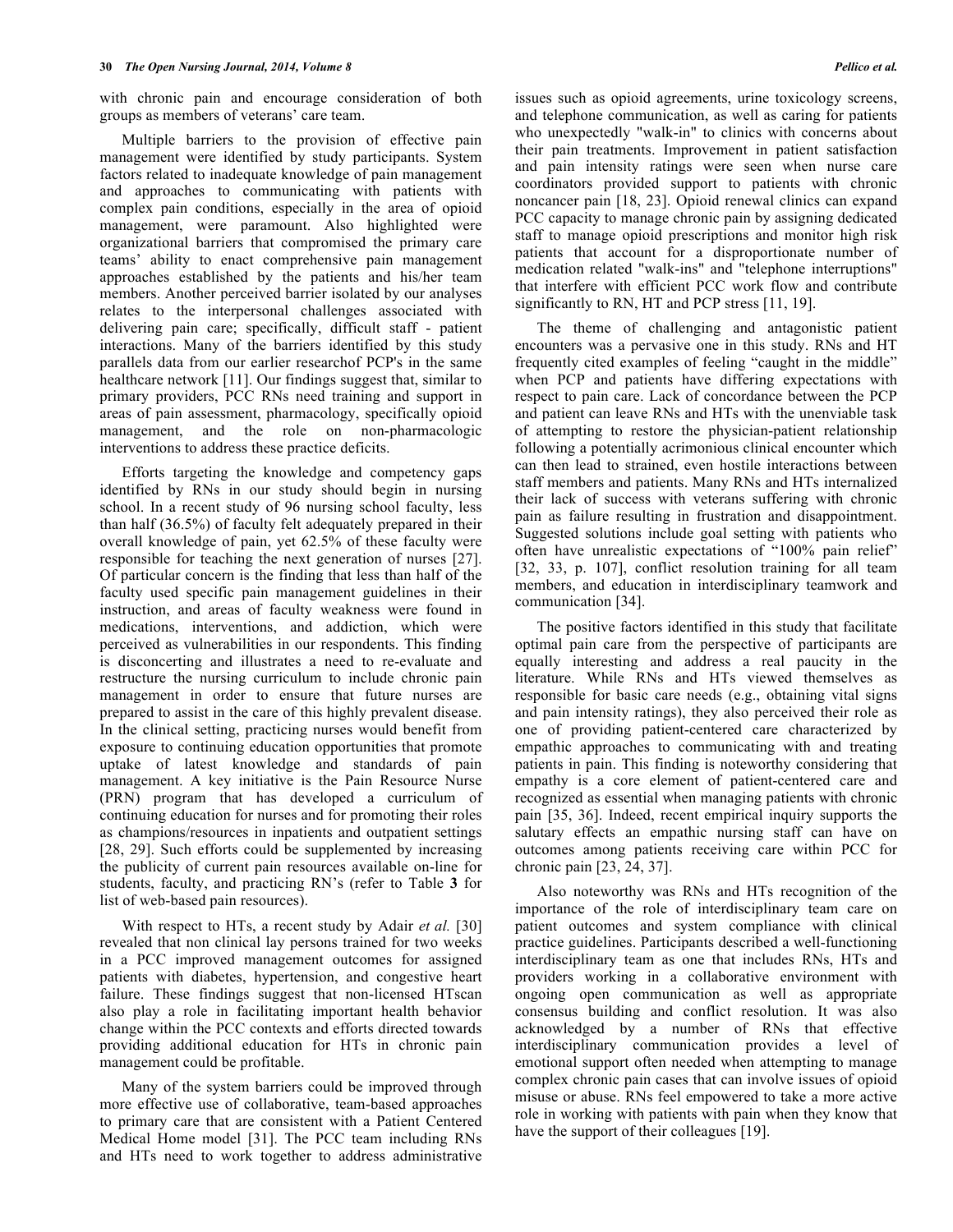#### **Table 3. Web Based Resources for Nurses**

| Agency for Healthcare Research and Quality (AHRQ) Evidence-based Practice Guidelines; Specific guidelines<br>include Cancer pain management and chronic non cancer pain. AHRQ provides several free continuing education<br>events in the areas of comparative effectiveness, quality and patient safety, and prevention/care management                                                                                                                                                                              | Free                                                                                                                                      |
|-----------------------------------------------------------------------------------------------------------------------------------------------------------------------------------------------------------------------------------------------------------------------------------------------------------------------------------------------------------------------------------------------------------------------------------------------------------------------------------------------------------------------|-------------------------------------------------------------------------------------------------------------------------------------------|
| City of Hope Palliative Care Resource Web Site * This web page contains a collection of links to a broad range of<br>resources for the assessment and treatment of pain. Although the primary focus of the site is palliative care,<br>it provides a significant number of links to general pain management resources.                                                                                                                                                                                                | Pain Resource Nurse (PRN) training<br>program is associated with fee                                                                      |
| Nurse.com features a variety of educational programs including pain management.<br>http://ce.nurse.com/pain-management                                                                                                                                                                                                                                                                                                                                                                                                | Contact hours awarded, some<br>educational activities are free, fee<br>for CEU's variable for specific<br>courses.                        |
| Geriatric Pain website; http://www.geriatricpain.org/Content/Education/Provider/Pages/default.aspx; this site also<br>includes Geriatric ELNEC (End of Life Nursing Education Consortium) - a national end-of-life educational<br>program administered by the City of Hope National Medical Center (COH) and the American Association of<br>Colleges of Nursing (AACN)                                                                                                                                                | The web site is made possible by<br>generous funding from The Mayday<br>Fund                                                              |
| American Academy of Pain Management online education center; Two free programs with CEU: Improving the<br>Quality of Care for Patients with Rheumatoid Arthritis and Mind, Body, Spirit Solutions: An Integrative Approach<br>to Fibromyalgia; however many additional programs available for fee                                                                                                                                                                                                                     | This site offers a host of Continuing<br>Education opportunities. Cost for<br>Nurses to become members in<br>Academy is \$225             |
| The American Society for Pain Management Nursing is an organization of professional nurses dedicated to<br>promoting and providing optimal care of individuals with pain, including the management of its sequelae. This is<br>accomplished through education, standards, advocacy, and research. There are a variety of position papers<br>downloaded for free                                                                                                                                                       | This site offers educational<br>programs, Cost for active members<br>is \$125                                                             |
| American Chronic Pain Association; This organization facilitates peer support and education for individuals with<br>chronic pain and their families so that these individuals may live more fully in spite of their pain;<br>http://theacpa.org/Pain-Management-Programs                                                                                                                                                                                                                                              | Free site for patients and families of<br>those with chronic pain                                                                         |
| American Pain Society; offers a variety of clinical practice guidelines for free                                                                                                                                                                                                                                                                                                                                                                                                                                      | Variable cost for membership<br>depending on annual income                                                                                |
| The International Association for the Study of Pain (IASP) is the leading professional forum for science, practice,<br>and education in the field of pain. Membership in IASP is open to all professionals involved in research, diagnosis<br>or treatment of pain; http://www.iasp-pain.org/AM/Template.cfm?Section=Nursing                                                                                                                                                                                          | Variable cost depending on annual<br>income                                                                                               |
| National Hospice and Palliative Care Organization; a variety of eweb based educational programs are available;<br>http://www.nhpco.org/education/online-learning                                                                                                                                                                                                                                                                                                                                                      | Fee for membership, variable cost<br>for educational programs depending<br>on membership                                                  |
| National Center for Complementary and Alternative Medicine, National Institutes of Health; NCCAM is offering<br>free, comprehensive video-lectures about research in complementary health approaches. Topics range from mind-<br>body pain therapies to acupuncture; http://nccam.nih.gov/                                                                                                                                                                                                                            | Free video-lectures; clinical practice<br>guidelines, for health professionals,<br>also offers information for patients<br>available free |
| National Comprehensive Cancer Network Guidelines; offers adult cancer pain guidelines;<br>http://www.nccn.org/professionals/physician_gls/f_guidelines.asp#pain                                                                                                                                                                                                                                                                                                                                                       | Requires registration on line, no fee.                                                                                                    |
| Unites States Department of Veterans Affairs; VHA pain management site: This website facilitates effective pain<br>management by providing convenient, centralized access to resources for the provision of pain services within the<br>VA healthcare system. The intended users of this site are veterans, veterans' family members, caregivers, VA<br>administrators, clinicians, and researchers who have an interest in any aspect of pain management;<br>http://www.va.gov/PAINMANAGEMENT/Clinical_Resources.asp | Free educational resources including<br>clinical tools, clinical practice<br>guidelines                                                   |

This study has several limitations. Our sample size is limited in that we surveyed 57 staff members from a single state-wide Veterans Health Administration (VHA) system. Although we sampled staff members of different clinics from both urban and rural, and academically affiliated and nonaffiliated settings to maximize the variation in staff experience with patients with chronic pain, it is still possible that clinical or social characteristics unique to the veteran population could have impacted our outcomes. Additionally, the limited word count in this open ended survey and the lack of interaction that would have been provided from faceto-face interviews should be considered. It is also important to note that these results may not generalize to other staff members in settings outside of the VHA, given veterans' unique military experiences and the high prevalence of comorbid medical and psychiatric disorders among veterans.

However, this seems unlikely considering the literature suggests that the experiences expressed by participants in this study were not unusual [38, 39].

#### **CONCLUSION**

Results of this study draw attention to the important voices of RNs and HTs in promoting optimal care for persons with chronic pain. They offer care at the forefront of persons' interface with the healthcare system and are particularly well positioned to identify gaps and strengths of the healthcare system as it works to improve pain care. RNs specialized skills in leadership, communication, patient/ family advocacy, patient education, and empathy are particularly well suited for patient-centered approaches to pain. However, the potential clinical impact of these unique skill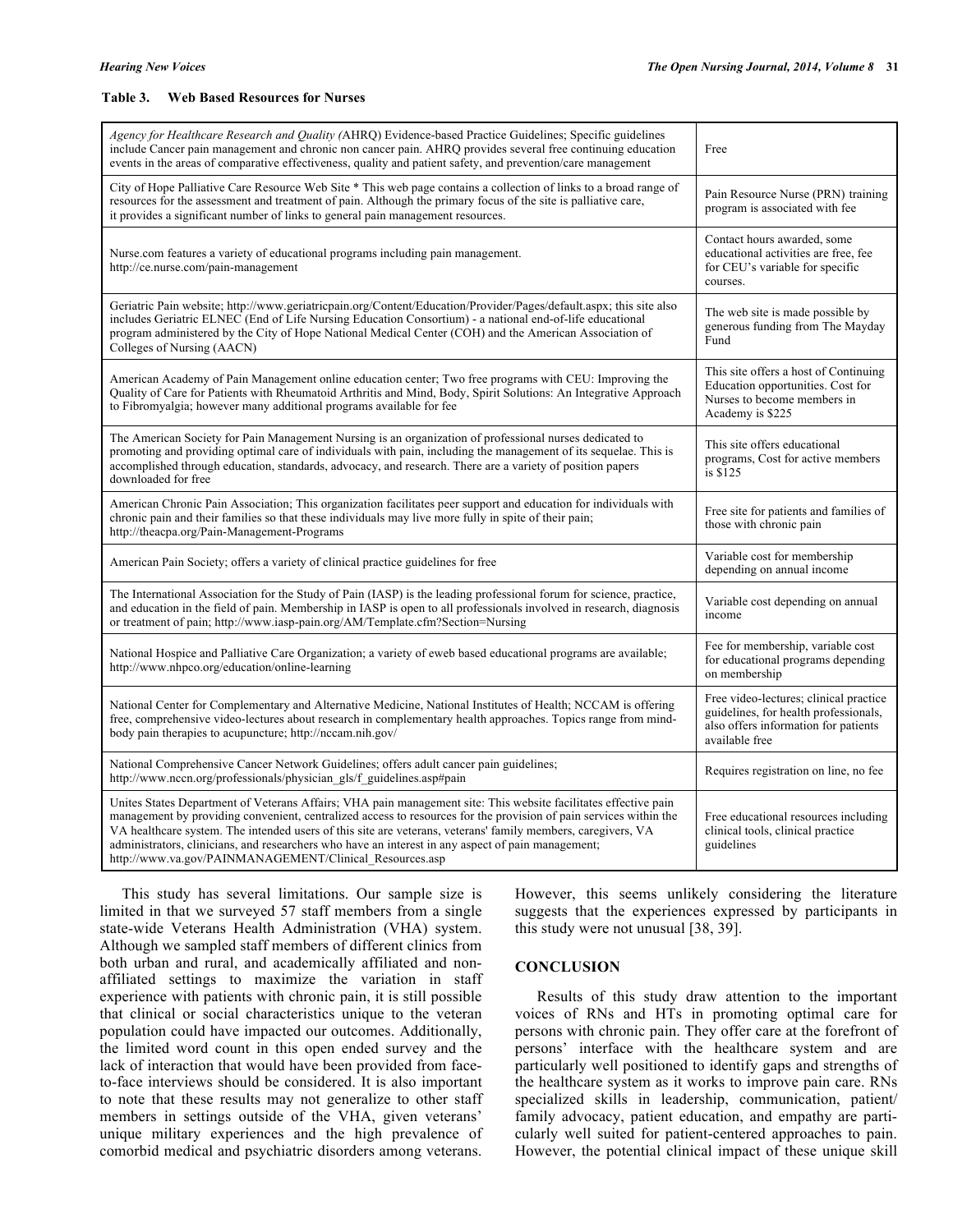sets is often mitigated by a lack of education and understanding of pain assessment and management. As RNs likely spend more time with patients in pain than any other member of the PCC team, targeted approaches to enhancing the pain management competencies of nurses in this setting is critical to assure that primary care staff can continue to place patients at the center of care. Chronic pain management needs to be prioritized in nursing school curricula and continuing education initiatives mandated in order to prepare our current nurses and nurses of the future to meet the clinical needs of this complex and burgeoning patient population. Similar deficiencies in the training of HTs should also be addressed.

Interestingly, the themes that emerged largely echo the recommendations from the recent Institute of Medicine (IOM) report calling for a transformation of pain care in American [3]. Their emphasis on patient-centered and multidisciplinary care as foundational for pain care CQI efforts is particularly noteworthy. Their acknowledgement of gaps in knowledge and competencies and their interest in obtaining education and training to address them is similarly highlighted in the IOM report and its recommendations for improving professional education. Participants questions about the benefits and safety of opioid therapy, particularly in the context of the complexity of chronic pain and medical and mental health co-morbidities, is entirely consistent with national initiatives to address these challenges such as the National Prescription Drug Abuse Prevention Strategy [40]. Finally, the themes that emerged from this study are consistent with VHA's Stepped Care Model of Pain Management that highlights the need to assess and manage most common pain conditions in the primary care setting through high performing Patient Aligned Care Teams including RNs and HTs [14].

Chronic pain is a pervasive problem RNs and HTs encounter in all clinical settings. Despite national painrelevant CQI initiatives, results of this study reveal that RNs'and HTs' knowledge of pain management is a perceived weakness mandating a need for educational interventions. Pain management that includes evidencebased research and current standards of care should be required content in nursing school curricula. Similar refinement of HT training curricula should be considered. In addition, RNs and HTs should be encouraged to improve their knowledge level *via* the numerous web-based continuing education resources. Finally, RNs and HTs perceived their role as one of providing patient-centered care characterized by empathic approaches to communicating with and treating patients with chronic pain and confirms the importance of interdisciplinary teams in managing chronic pain.

#### **ABOUT THE AUTHORS**

Dr. Pellico is an Associate Professor at Yale University School of Nursing and is a qualitative researcher with over 35 years of clinical experience. She has researched and published in the field of nursing education, newly licensed Registered Nurses experience, chronic pain management and creative teaching pedagogy.

Dr. Gilliam is a pain psychologist housed in Integrated Primary Care at the New Mexico VA Healthcare System, and a researcher with numerous peer-reviewed publications examining psychosocial variables related to both acute and chronic pain.

Allison Lee has been a Research Assistant with the Yale School of Medicine for 7 years and the PRIME center for 3 years with a research focus on chronic pain in the Primary Care setting.

Robert Kerns is National Director of Pain Research for the Veterans Health Administration (VHA), Director of the VHA's Pain Research. Informatics, Multimorbidities and Education (PRIME) Center, and Professor of Psychiatry, Neurology and Psychology at Yale University. He is a clinical psychologist with over 35 years of experience as a clinician, educator, scientist, administrator, and policy advisor and advocate in the area of pain and pain management.

#### **DISCLAIMER**

The views expressed in this article are those of the authors and do not necessarily reflect the position or policy of the Department of Veterans Affairs or the United States government.

# **CONFLICT OF INTEREST**

The authors confirm that this article content has no conflict of interest.

#### **ACKNOWLEDGEMENTS**

This research study was supported in part by the Department of Veterans Affairs, Veterans Health Administration, Office of Research and Development, Health Services Research and Development Service Research Enhancement Award Program (REAP 08-266); a Program for Research Leadership Award from The Patrick and Catherine Weldon Donaghue Medical Research Foundation and Mayday Fund.

The researchers wish to acknowledge our colleague Patricia H. Rosenberger, PhD, Psychologist at the VA Connecticut Healthcare System and Assistant Professor at the Yale University School of Medicine who assisted in development of our overall research plan, and study oversight, but passed away suddenly before completion of this study.

#### **REFERENCES**

- [1] Reid MC, Engles-Horton LL, Weber MB, Kerns RD, Rogers EL, O'Connor PG. Use of opioid medications for chronic noncancer pain syndromes in primary care. J Gen Int Med 2002; 17: 173-9.
- [2] Upshur CC, Luckman RS, Savageau JA. Primary care provider concerns about management of chronic pain in community clinic population. J Gen Int Med 2002; 21: 652-5.
- [3] Institute of Medicine of the National Academies. Relieving pain in America: A blueprint for transforming prevention, care, education, and research. Washington DC: The National Academies Press 2011.
- [4] US Burden of Disease Collaborators (2013). State of US health: 1990-2010: Burden of diseases, injuries, and risk factors. J Am Medical Assoc 2013; 310 (6): 591-608.